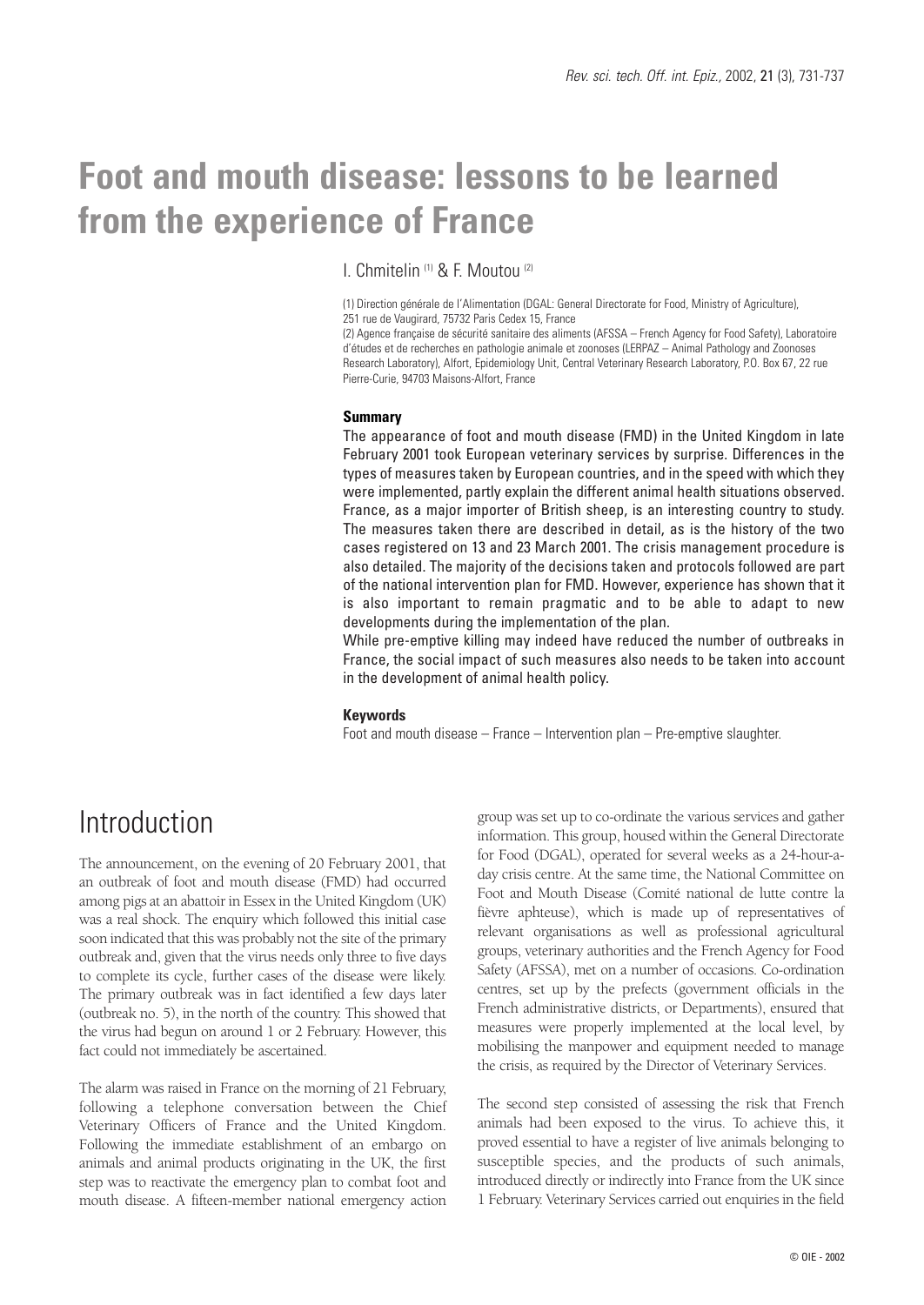to find out whether these animals were still located at their original points of arrival, or whether they had been sold. The task faced by the Veterinary Services was considerably complicated by the lack of a general system for the identification of individual sheep as well as the absence of records relating to livestock movements, so that the information gathered was only relatively accurate.

A total of 31,477 sheep and one pig, were identified through the European veterinary information network, ANIMO, which records all live animal movements between EU countries. These were the only animals to have travelled between the UK and France between 1-21 February 2001, directly or through other countries. As a precaution, animals whose origin could not be identified with certainty and which had arrived during this period, were grouped with the sheep from the UK.

## Pre-emptive slaughter and serological testing

A difficult decision was very quickly taken to locate, record, then slaughter and destroy the animals imported during the risk period. The rapidly changing situation in the UK, on the one hand, and the absence of any clinical expression of the disease in sheep on the other hand, both pointed to the need for a pre-emptive slaughter of the imported animals, and also of those animals deemed to be contacts, i.e. animals belonging to susceptible species and having possibly been in contact with the imported animals.

Thus, the first days were entirely taken up with counting and separating animals, then preparing for the pre-emptive slaughter of at-risk animals – both imported and contact animals. The heads of Veterinary Services in each Department therefore received the order to start operations. They were also asked to carry out clinical examinations and take blood samples from 10% of the animals before slaughter. This figure of 10%, with an accepted margin of error of 5%, would allow researchers to locate antibodies if the serological prevalence was at least 10% in the affected flocks. Since the disease is extremely contagious, this figure seemed appropriate, particularly given that serological testing carried out on 4,000 French sheep in 1997, using OIE reference laboratory methods, resulted in 4.6% 'positive' reactions (8). However, the specificity of these methods should probably be reconsidered, given that they were developed for use on export animals rather than for serological monitoring of flocks. The total sheep population affected (including both imported and contact animals) was around 50,000, so that approximately 5,000 serological tests needed to be carried out. Following the slaughter and destruction of the animals, provision was also made for disinfecting farms. Cattle were spared from the few affected farms where both species (sheep and cattle) were present. Cattle have a considerably higher economic value than sheep and, in addition, their

clinical expression of FMD is different, so they could be used as a kind of early warning system.

The same policy was applied to animals and animal products imported from Ireland and the Netherlands following the announcement of outbreaks in those countries in March.

Finally, a country-wide ban on the movement of animals from susceptible species was intended to prevent any possible spread of the disease, in the event that affected animals had not been identified. It is believed that this ban was not enforced until 26 February, because of the time needed to communicate instructions to each of the Departments and to set up a framework for the measures. This time lag partly explains how a sheep importer in Mayenne, whose farm became the first site of the French outbreak (see below) as well as the animal protection 'staging point' on the route leading from Ireland to the rest of Europe, was able to receive a truck-load of Irish calves on the night of 23-24 February.

### Results of serological testing and additional measures

Increased knowledge about exposure to risk has justified the adoption of regulatory controls. Thus, it was quickly agreed that farms which returned positive serological results would be considered to be at risk and that confinement measures such as security cordons should be set up: a 3-km protective zone and a 10-km monitoring zone around affected farms.

In all, 57,968 animals, of which 43% were imported and 53% contacts, were slaughtered and destroyed at 117 different farms, and 5,404 blood samples were taken. Approximately thirty clinical alerts led to the examination of 160 samples for the virus between 21 February and the end of April. The serological results (first screening by enzyme-linked immunosorbent assay [liquid-phase ELISA] and confirmation by seroneutralisation) proved to be negative in the case of 111 farms (5,048 sera) and positive for six others (28 sera) (Fig. 1). Positive titres (Manisa  $O_1$  antigen) obtained by seroneutralisation ranged from 1:64 to 1:512. In addition, all the serological tests carried out on animals from seventeen different farms in the Netherlands proved to be negative.

Six security zones were set up in five Departments of France.

The first case of FMD occurred inside one of these closely monitored security zones.

#### The two outbreaks in France

On 26 February, a few days after the pre-emptive slaughter and destruction, at a rendering plant, of the animals owned by a sheep importer in the Mayenne Department, the epidemiological investigation revealed that on 16 February he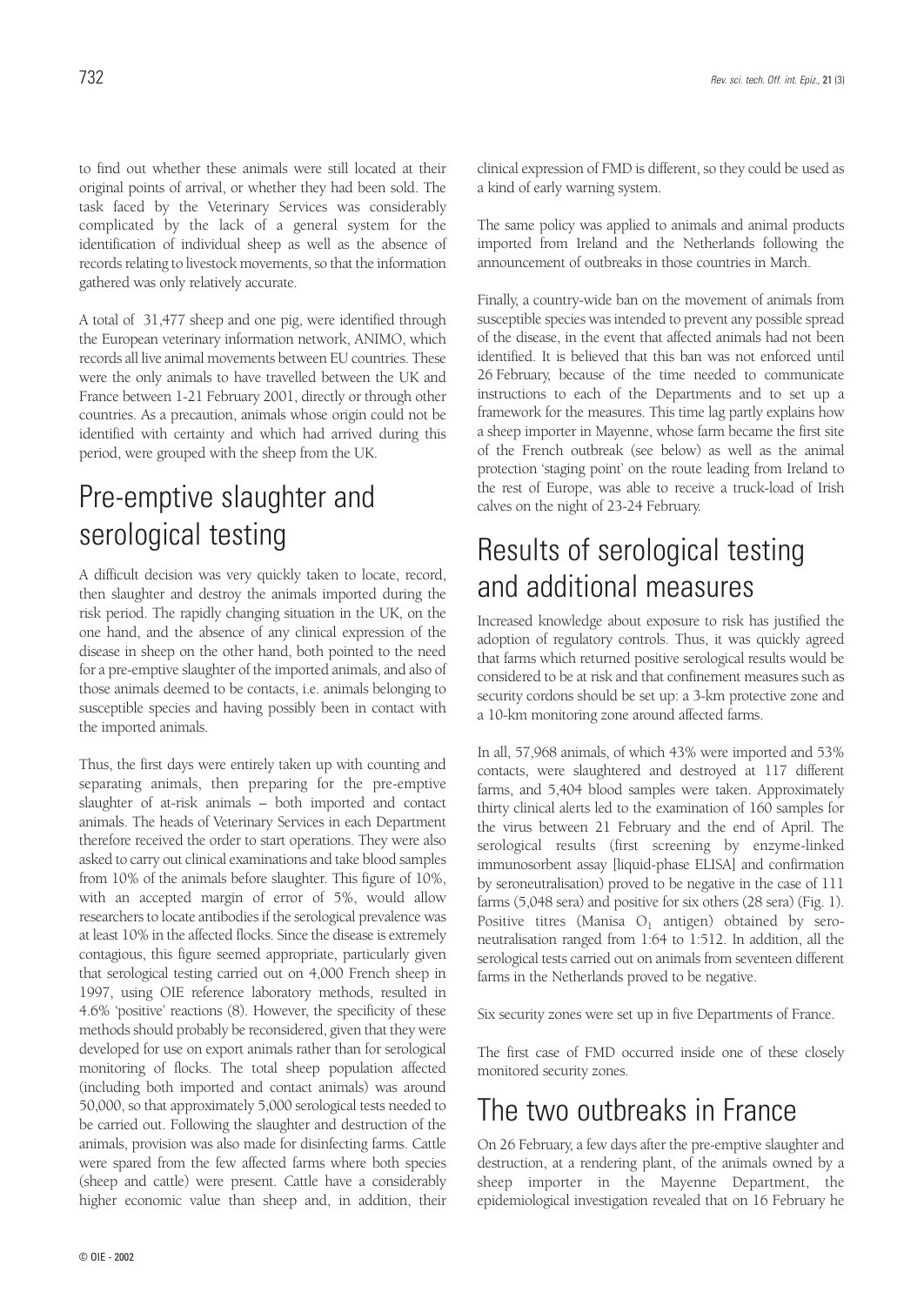

**Fig. 1 Map showing the location of outbreaks of foot and mouth disease in 2001 and the Departments in which animals presented positive serology**

had brought in animals from an English farm which had since become the eleventh FMD outbreak site in the UK. This flock of 700 sheep, 400 of which had come from the UK, had been slaughtered even before this fact was known, under the protocol outlined above. The first serological results revealed a few positive animals, but no specific symptoms had been noted at slaughter. A protective zone and a monitoring zone were therefore established around the farm. In view of the epidemiological data, two other small flocks owned by the same importer, but located a few kilometres away from the farm and having officially had no contact with the original flock, were slaughtered on 5 and 6 March. Six positive tests were obtained in one of the two flocks. Animals from the two flocks were slaughtered on the spot and their bodies were burned on the importer's property on 6 March, at which time the farm was also disinfected.

Farms located within the 3-km security zone which included 112 herds of cattle, 16 flocks of sheep and 4 pig herds, and those within the 10-km zone covering 486 herds of cattle, 118 flocks of sheep, 20 pig herds and one deer herd, were all inspected regularly by veterinarians, and farmers were warned of the risk.

On 12 March, a lesion was observed for the first time on the udder of a dairy cow at milking. The cow belonged to a farm immediately adjacent to that of the sheep importer, with just 500 metres between the farm buildings and only a road separating their fields (Fig. 1). By the afternoon, two animals had lesions. As previously arranged, the farmer rang his veterinarian who arrived just before 5 pm. The latter contacted the Departmental branch of Veterinary Services, which in turn contacted the national reference laboratory at Maisons-Alfort (AFSSA) at 5 pm. The clinical presence of FMD was suspected almost immediately. The Director of Veterinary Services, acting on the orders of the central administration, and given the clinical signs and the epidemiological context, did not wait for the result of the laboratory tests and ordered the immediate slaughter of all 114 cattle. Shortly afterwards samples left the farm for despatch to Maisons-Alfort, where they arrived at around 9 pm, just as the slaughter had commenced. By then, six dairy cows showed clinical signs of the disease whereas the other animals including heifers, calves and males which were slaughtered next, had no symptoms. The first positive virology result was obtained at 3 am on 13 March. At 6 am the European Commission was informed, and, at 10 am the head of French Veterinary Services officially notified member states at a meeting of the Standing Veterinary Committee.

The origin of the Mayenne outbreak can be traced, even if the interval of 14 days between the slaughter of the sheep (26 February) and the appearance of clinical signs among the cows (12 March) exceeds the usual incubation period. Indeed, the epidemiological survey which was carried out on 14 March revealed the movement of people, animals and equipment on the sheep importer's property on 6 March. The virus probably escaped that day, even though it is not clear how exactly it did so. The spread of the virus may have been due to the movement of agricultural machinery and of disinfection and transport units which was observed by many – perhaps even too many – people, including journalists, police, Veterinary Services personnel and technicians during the slaughter of the two flocks.

On 14 March, the 3,223 pigs from the two farms situated within the security zone were slaughtered as a precaution.

On 23 March, a second outbreak was discovered in the Department of Seine-et-Marne (Fig. 1), following an investigation carried out by the police at the request of Veterinary Services, at the site of the first outbreak. Sales documents revealed that animals from the site of the first outbreak had been sold to a farm near Paris. Veterinary testing had not been sufficient. Again in this case, the animal that developed FMD was a calf, aged 18 months. Symptoms of abundant salivation and aphthous ulcers showed clearly that it was affected, whereas sheep in the vicinity were less obviously affected. The 276 animals on the farm – 119 cows, 147 sheep and 10 pigs on three different sites – where hygiene conditions were in general not very good, were slaughtered, as were 1,050 sheep which had recently been sold on to another Department and 215 sheep and 10 pigs from within the protection zone. This outbreak was located fairly close to the Paris region and Roissy airport. The protection and monitoring zones included only a limited number of animals and herds: three cattle farms and one sheep farm within the 3-km zone and nine cattle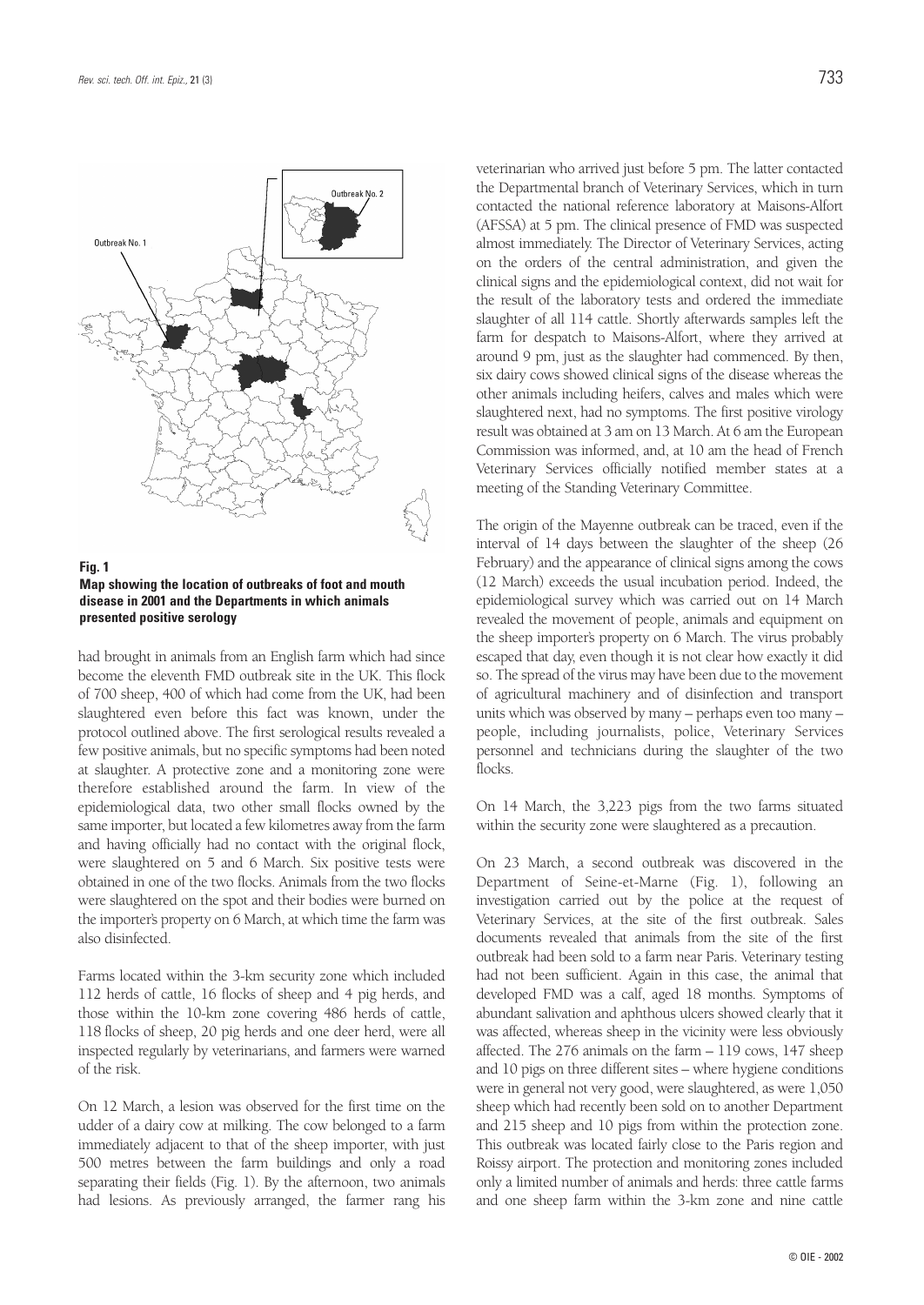farms, thirty-five sheep farms and seven pig farms within the 10-km zone.

These outbreaks underlined the role of animal traders. The approach of the Moslem festival of Aid-el-Kebir, which was due to take place on 6 March 2001, partly explains the atypical movement of sheep at this time, the large numbers involved and the speed with which they were moved towards the end of February. Prices paid for animals at that time were also highly inflated.

#### The outbreak intervention plan

The two outbreaks were managed according to the national FMD plan which was revised after 1992, when widespread vaccination of cattle against FMD was suspended in Europe.

The first part of this plan lists all the regulatory documents (the legal framework). The second part deals with the financial framework. The remaining sections deal more directly with operational matters: the third elaborates the hierarchical structure of the programme, the fourth describes the Animal Health and Protection Division of the DGAL in the French Ministry of Agriculture. Local work at the Departmental level constitutes the fifth section, and teams of experts the sixth. Human resources are dealt with in the seventh part, and resources such as premises and equipment in the eighth. The final five sections relate to standing procedure, diagnostic laboratories, emergency vaccination, and training and education programmes about the disease. The plan ends with a list of personnel such as veterinary inspectors and Veterinary Services technicians, and important addresses including DGAL and AFSSA. The appendices to the document are made up of flow charts describing prevention and crisis stages, a risk scale and the six stages in managing FMD outbreaks.

### The consequences of the return of foot and mouth disease

Some 63,000 animals, mainly sheep, were slaughtered during the two French outbreaks of FMD and most of all in the course of the related preventive measures. The number of outbreaks is lower than in 1970-1980: there were 25 outbreaks in 1974, 89 in 1979 and 15 in 1981, despite the fact that animals were being vaccinated at the time. With regard to the species affected, the 2001 outbreak affected mainly imported sheep, while the previous outbreaks hit export cattle and pigs. This makes comparisons difficult. Another major difference is linked to the role played by newspapers and television. Widespread dissemination of images showing the elimination of the disease in the UK had a profound impact on Europeans.

It is unclear whether a policy based simply on slaughter and disinfection could have continued to be implemented in France if the number of outbreaks had multiplied.

At the end of May, the situation returned to normal in France, even if the resumption of exports was slow and dependant on the good will of importers, regardless of the measures decided at the national or European level.

Foot and mouth disease has always been associated with farm animals, and it is not specific to the production systems prevailing in France. However, its impact on modern agriculture is clearly more severe than it is on extensive nomadic agricultural systems such as those found south of the Sahara, since the two economies are quite different. A country which is heavily reliant on agro-industrial exports is more vulnerable to the effects of such a disease than an importing country. In March and April, a number of trading partners stopped importing poultry meat, fish and sometimes even cereals from France.

#### The vaccination debate

This episode renewed the debate on vaccinating against FMD. Public opinion had difficulty accepting the mass destruction of apparently healthy animals, given that a vaccine to protect these animals was available. It quickly became necessary to distinguish between the different types of vaccination:

– regular preventive vaccination (but for which animals and using which virus strains in the vaccine?)

– emergency vaccination (but immunity is not achieved for 15- 20 days; however, recently developed highly concentrated vaccines should shorten this period of time)

– suppressive vaccination (all vaccinated animals should be slaughtered as soon as possible after vaccination).

The three types of vaccination are not equivalent. For thirty years Europe successfully implemented an annual preventive vaccination programme in cattle to eliminate the disease and the virus. This type of programme requires care in the choice and development of the appropriate vaccine valency (i.e. the viral strains included in the vaccine), as well in the choice of species to be vaccinated, the frequency of vaccination and its administration (who should perform the vaccinations?). A number of countries outside the EU currently conduct such programmes, but they are expensive and can be considered only where the expected economic gains, such as realistic export opportunities, are worth the investment. But in economic matters, the final choice lies with the buyer. An exporting country has a different approach from that of an importing country. Since an absence of risk cannot be demonstrated, the vaccinating country runs the risk of no longer being able to export. From this point of view, France is in a vulnerable position (3). Decisions must anticipate future consequences.

In any case, a change in animal health policies can be conceived of only at the European level – or at the international level, through the OIE.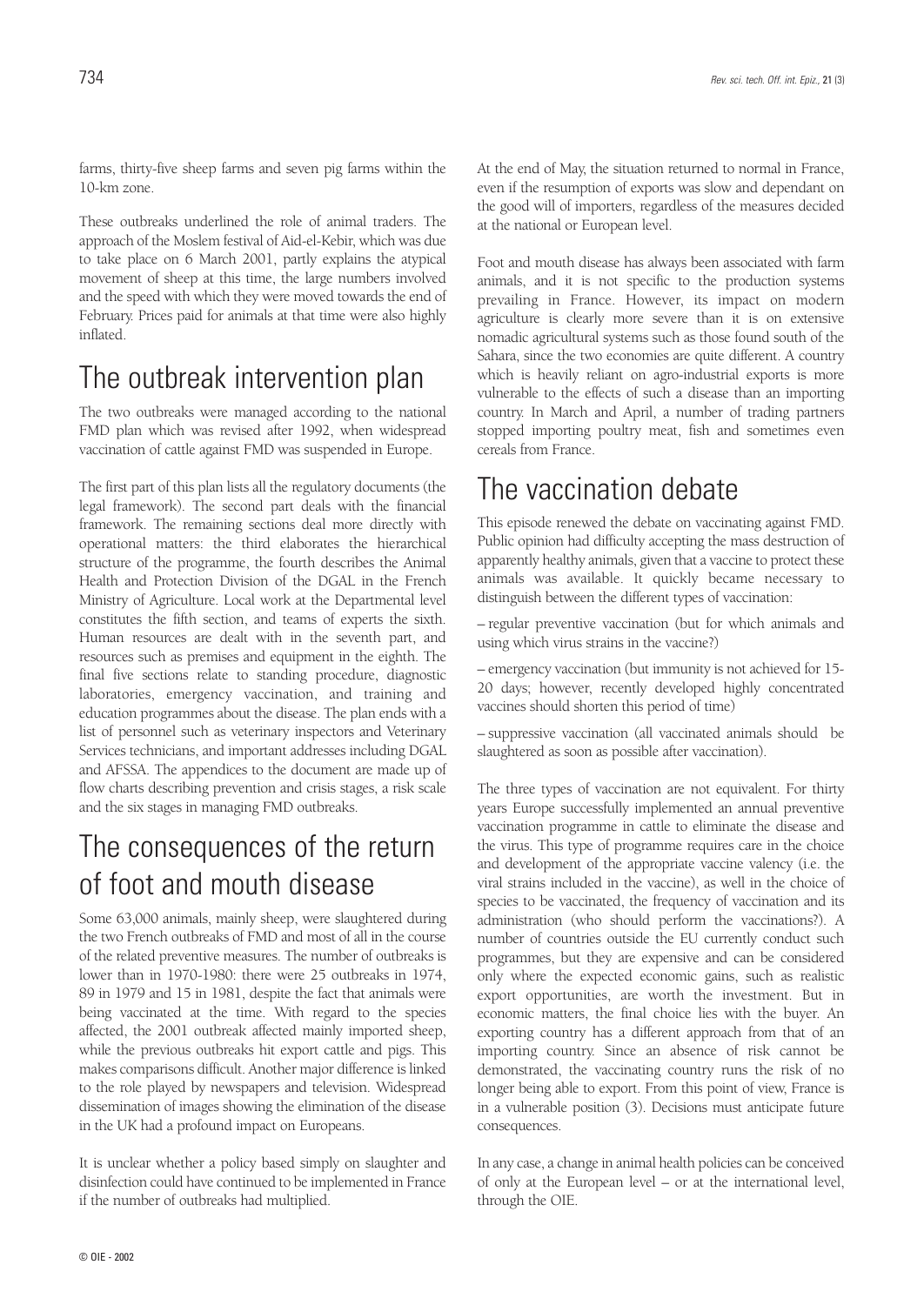Emergency vaccination is probably not the best approach since it signals a crisis. Nor is it easy to choose the right moment for a decision on matters such as the areas to cover, species to vaccinate, vaccine strains and resources to be employed.

Suppressive vaccination was the method chosen in 2001 in the Netherlands to compensate for the inadequate capacity for destruction of animal carcasses in the rendering plants, which could not keep up with the rate at which animals were being slaughtered.

The UK had enquired about the possibility of using a special protective vaccine, in an attempt to safeguard genetic resources in areas where certain breeds originate but which are subject to regulations requiring the slaughter of all animals within a 3-km radius of an outbreak. In the event this type of vaccine was not used.

#### The role of serology

Until these outbreaks, serology had been employed mainly on individual consignments of animals for export. While it was highly sensitive, it achieved only average specificity, i.e. there was a clear risk of false positives, or non-specific positive reactions. This is incompatible with large-scale serological monitoring where the margin of error must be lower (8). New tests being developed allow the identification of antibodies directed against non-structural proteins (NSP), which are indicators of viral infection. This new diagnostic tool can be usefully applied to a whole flock, but is of limited use for individual animals.

#### A model for the airborne spread of the virus

During the major epizootic of 1967-1968 in the UK, the issue of virus transmission became particularly significant. At the time it became apparent that the breath of sick animals functioned as a virus aerosol which could contaminate susceptible animals in areas located down-wind of the outbreaks. To quantify these observations, experiments carried out at the Institute for Animal Health (Pirbright Laboratory, IAH) in the UK demonstrated that pigs could excrete more than one thousand times more virus than ruminants. This is how the 1981 outbreak in the north of the Côtes-d'Armor Department, which affected pigs, led to the transmission of the virus to the island of Jersey (one outbreak), the Cotentin area (one outbreak) and the Isle of Wight (one outbreak). In fact, there are two models for the transmission of the virus: one for transmission over land where the risk zone extends to 10 km around the outbreak, and a second for transmission over water where the risk zone may extend to 200 km. During this crisis, the 'land' model was developed and used, in conjunction with the French Atomic Energy Commission (CEA) and the National Meteorological Bureau (4, 7).

In 2001, given that the affected animals were mainly small ruminants (sheep), the model confirmed that the risk of airborne contamination was negligible. Tight control of animal movements was enough to contain the risk.

At the same time, the World Reference Laboratory at the IAH carried out experiments on animals which had been experimentally infected with the strain responsible for the 2001 outbreak (serotype O, pan-Asian lineage). It seems that it is less easily transmitted through the air than the 1967-1968 strain, a fact which worked in favour of France (5).

#### Emerging from the crisis

Around the sites of the two outbreaks and the sheep establishments where positive serological results had been observed, and throughout the country in general, a number of clinical and serological surveillance measures were taken (2).

Thus, in March and April 2001, tests were carried out on at-risk animals including cattle, sheep, goats and pigs, as follows:

– flocks slaughtered because they included sheep from the UK, the Netherlands or Ireland

– animals located within the protection zone

– animals presenting symptoms or lesions which suggested FMD.

As the final weapon in the fight against the disease, and in order to ensure that the virus had not spread in France, serological testing was carried out on resident and nomadic sheep populations at the end of April 2001. These animals had had no contact with either the farms where sheep from other infected member states were found or the French outbreak sites.

In all, 17,932 serological tests – in 893 batches from 68 Departments – were carried out during this operation. The results of these analyses were all negative, apart from the samples taken from the two FMD outbreak sites and seven batches from sheep imported from the UK which had been preemptively slaughtered and destroyed. These animals had displayed no symptoms of FMD when they were slaughtered.

During a meeting of the heads of national European laboratories on 26 March 2001 in Brussels, serological methods were revised in order to create a more appropriate serological surveillance tool. A maximum of 30 blood samples were tested per batch (10% prevalence with a 5% admitted risk). All animals were tested if there were fewer than 30. All tests proved to be negative.

The question was raised a number of times as to exactly how many outbreaks had really occurred in France. The two outbreaks described were those in which the virus was identified and isolated in animals which were clinically affected.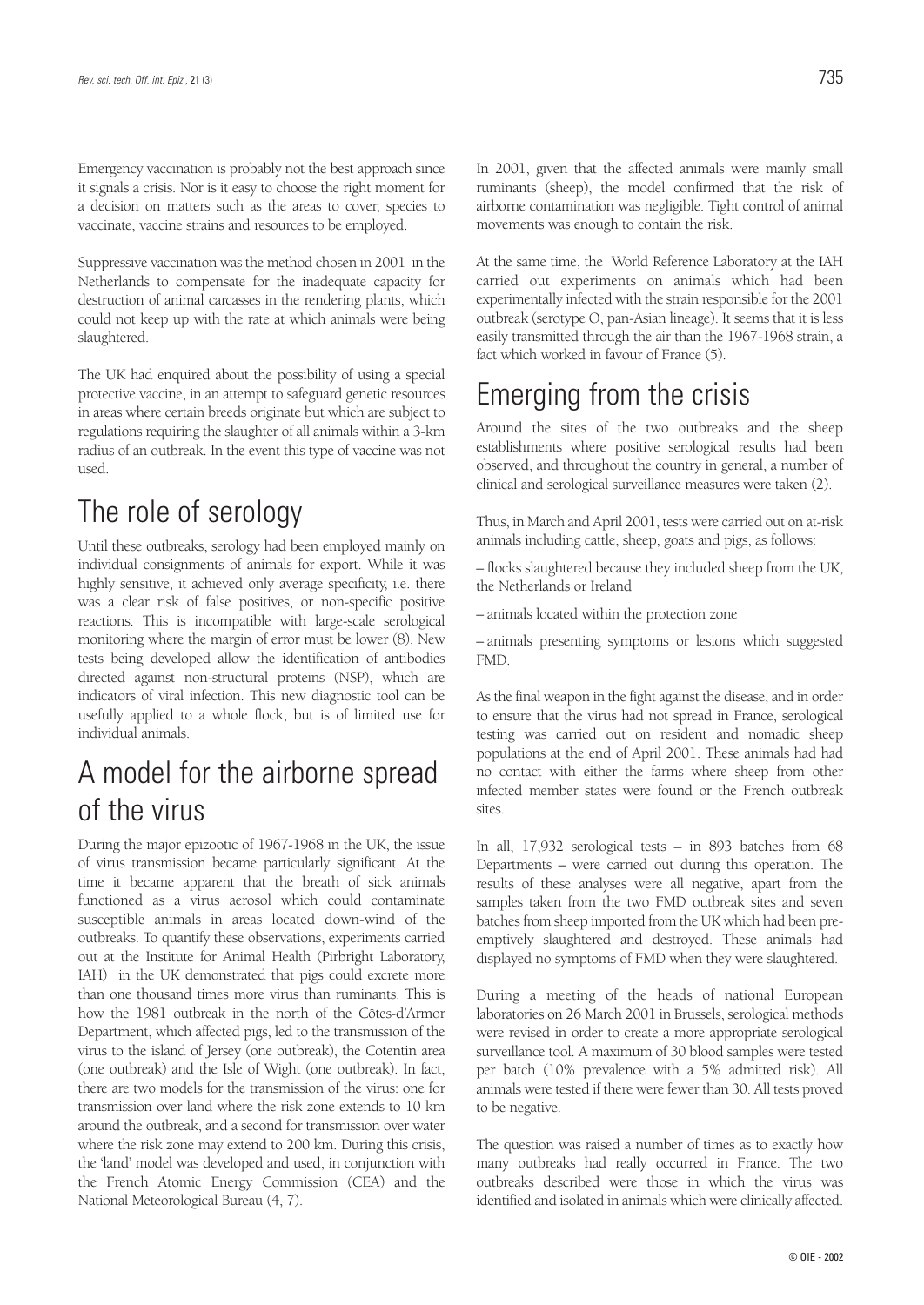The two strains were sent to the Pirbright World Reference Laboratory (IAH) for more detailed analysis. The example of Japan in 2000 shows that it is possible to declare an outbreak based on a single serological reaction combined with clinical suspicions, but with no virological confirmation (9). In France, the sheep establishments where positive serological results were found, including the one responsible for the two outbreaks, did not raise any clinical suspicions. Even now, the new definition of an outbreak, according to the OIE formulation, allows for a certain flexibility of interpretation, but it is obvious that the debate will continue.

#### The first lessons to be learned

The most significant points which have come to light concern the speed with which decisions need to be taken, and then adapted to the actual situation in the field. Realism, pragmatism and speed are essential in terms of decision-making. The FMD intervention plan must be precise, but it must not become a limiting factor. The active participation of groups assigned to the plan is also vital, and has been promoted by regular practice alerts in past years. During the crisis, meetings and communication between the various government officials and professional agricultural organisations, and the transparency of the decision-making process, were all very important. The veterinary network, including both government veterinary inspectors and practising veterinarians, played a significant role in applying disease surveillance and combat measures. Finally, the flow of information at the international level proved to be essential. Whether among heads of member state Veterinary Services, administrative sections of the European Commission or the OIE, confidence was only maintained by all parties working together transparently.

It is clear that improvements to the system of prevention and combating the disease are possible and necessary. This is particularly true of the methods used to identify and trace animals (sheep), which still leave much to be desired, especially in trade rather than in farming itself. It is also important to foresee the economic and social consequences of the measures taken and publicised, not only in terms of those immediately affected (the farmers), but also consumers, who have difficulty accepting the large-scale destruction of animals, and politicians, who relay these reactions. In this context, the dissemination of information is again essential. Finding alternative measures should be considered and encouraged. The question of financial compensation also needs to be raised.

This discussion needs to be continued in the light of experience gained at the local, national, European Community and international levels. The French experience has certainly been difficult, but we can learn a great deal from it, provided that we accept the need to revise some ideas which were believed to be irrefutable.

#### Conclusion

After an absence of twenty years, the reappearance of FMD in France surprised everyone, particularly given that the country of origin is the home of the world reference laboratory and was selected, among other reasons, because of its supposedly advantageous geographical situation in relation to this risk. The outbreak of diseases prevents us from becoming complacent. The lessons learned must neither be forgotten nor underestimated (1, 6).

In the light of this outbreak, do we need to change our intervention plan for FMD? This is a legitimate question, but time is needed to analyse the situation not just in France and the UK, but also in Ireland and the Netherlands, and to discover the real lessons to be learned. To do so, it is important to be wary of first impressions and recent reactions which are not always neutral and objective.

However, it is important to note that most of the professions directly involved with the crisis closely followed the national emergency plan and acted very responsibly, since FMD is a recognised threat.

Oddly enough, during the crisis at least, it was other less directly affected sectors of society, such as consumers, the medical profession and the press, which seemed to overreact. It seems likely therefore that a great deal of information about FMD has still not been properly communicated and thus understood.

#### Acknowledgements

The authors wish to thank the broad range of people whose skill and hard work helped to limit the impact of FMD on French livestock.

In particular: Departmental Veterinary Services personnel who had already been severely tried by an earlier series of animal health crises; practising veterinarians without whom it would not have been possible to implement the measures; animal health defence groups which once again demonstrated that breeders' organisations have an essential role to play; the farmers who have accepted such difficult and limiting measures despite the economic crisis they are facing; staff at the Maisons-Alfort virology laboratory who, while often working under difficult conditions, were able to deliver results quickly; and finally, the whole DGAL team which displayed outstanding solidarity in the management of this crisis.

The authors also wish to thank the referees of the *Scientific and Technical Review* of the OIE for their useful comments.

■